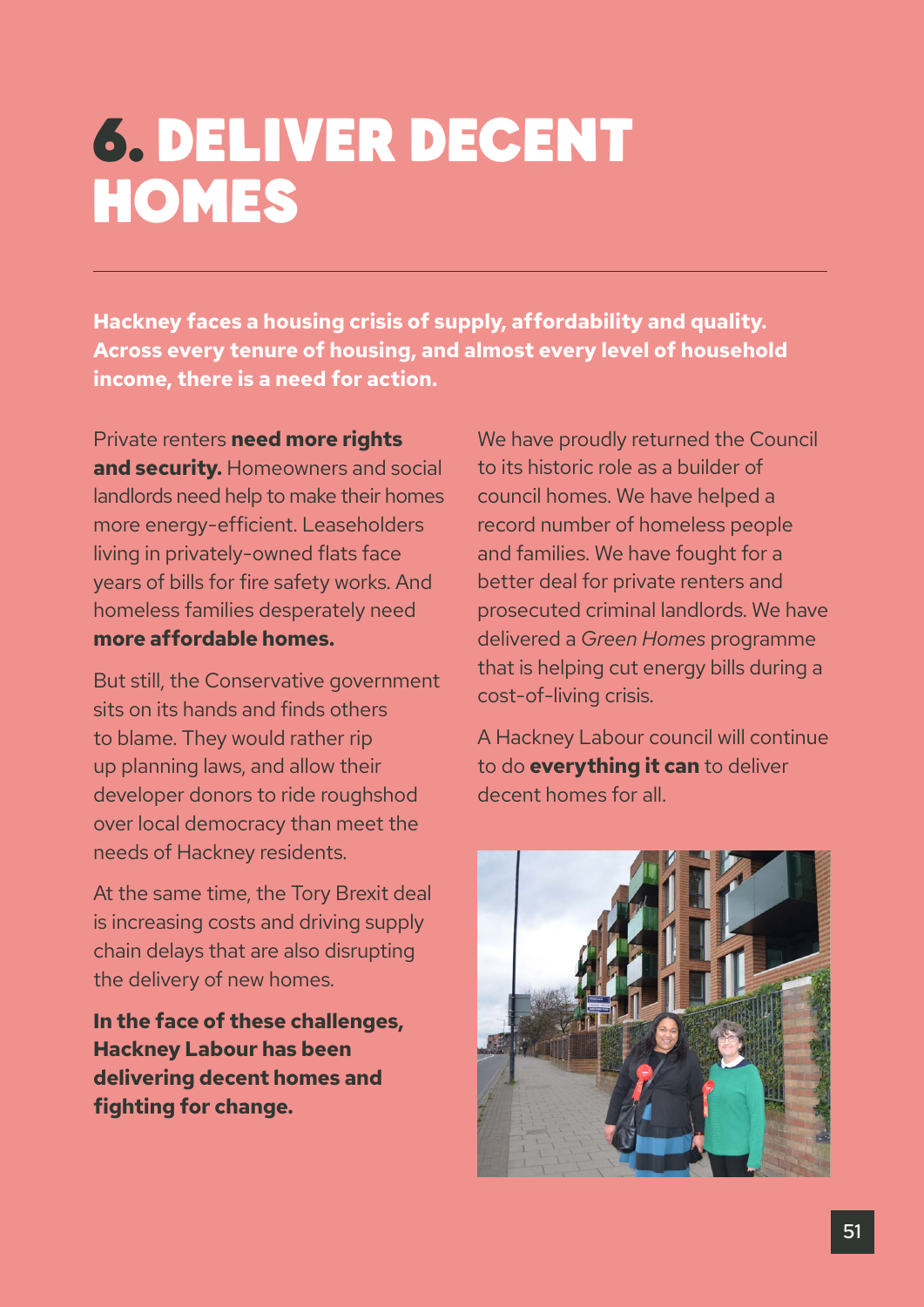### OUR RECORD

- **• Built 1,276** genuinely affordable homes for social rent, living rent and shared ownership.
- **• Secured** almost **500** genuinely affordable homes since adopting Hackney's **50%** minimum affordable housing planning policy.
- **• Adopted** a simpler, **more transparent** housing register for people waiting for a council home.
- **• Committed** to **ending** rough sleeping in Hackney, following the successful "Everyone In" scheme during the pandemic.
- **• Started** refurbishing **three** temporary accommodation hostels so that homeless people have a decent place to stay.
- **• Fitted** new and upgraded firesafe front doors on **17,000** council homes and replaced cladding to council blocks across four estates.





- **• Published** all of our **850** Fire Risk Assessments online - the first council to do so.
- **• Invested £64 million** into improving **22,000** council homes in 2021.
- **• Developed** a **£1m** plan to tackle the backlog of housing repairs caused by the pandemic and cyberattack.
- **• Through** our #betterrenting campaign, lobbied for changes to protect Hackney's **36,000** private rented households, including longer tenancies and rent controls.
- **• Supported** housing association and private sector leaseholders to challenge their landlords on **fire safety** defects, repairs and service charge increases.
- **• Issued** almost **3,000** landlord licences, giving the Council the power to inspect private-rented properties and prosecute criminal landlords.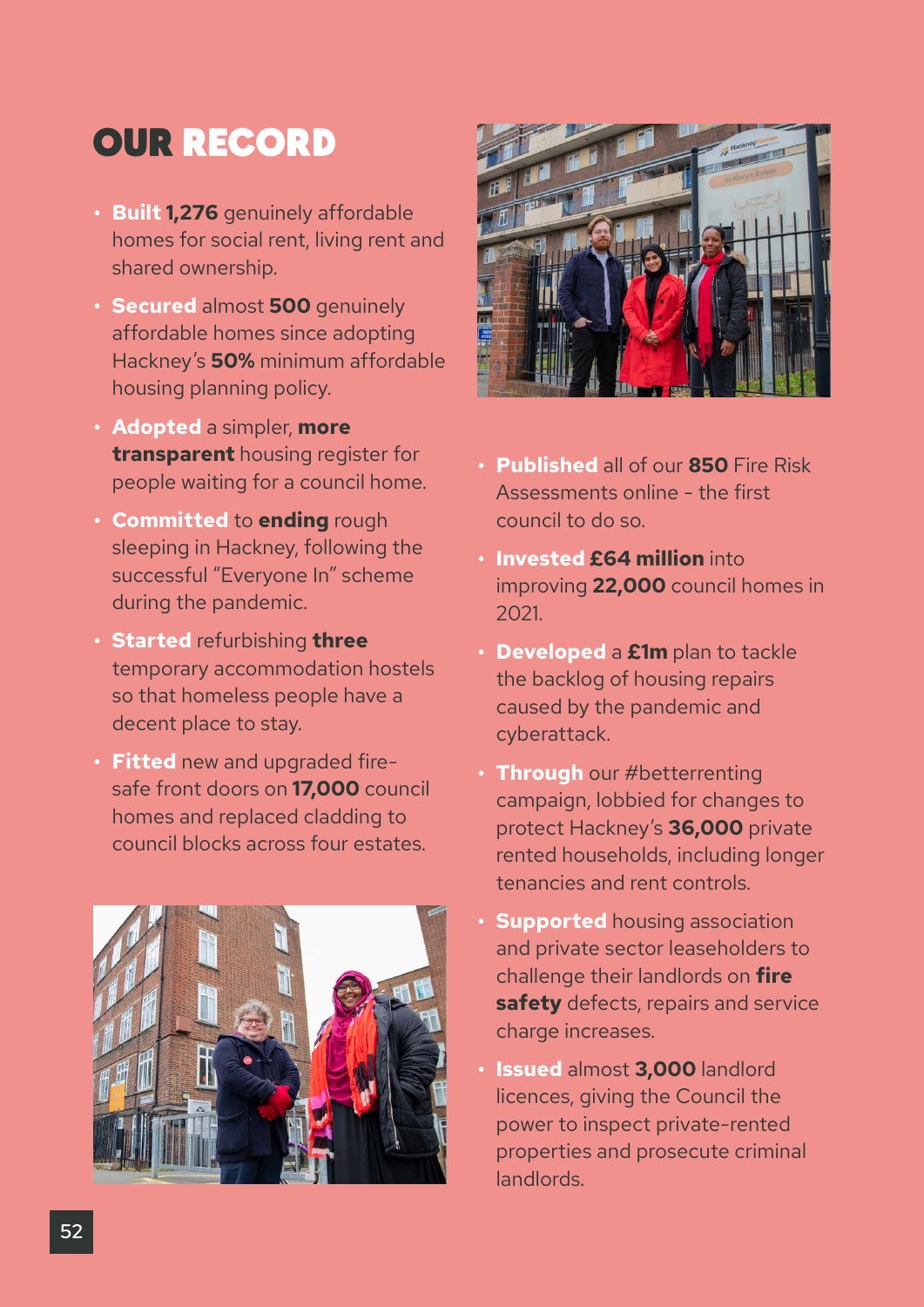## OUR PLAN

**We are determined to tackle the crisis of the supply of new home by making sure Hackney Council continues to build more genuinely affordable homes itself.** 

That means building council homes for social rent, for *Hackney Living Rent*  where rent is set at an average of local income and with longer tenancies and for shared ownership to **help local people onto the housing ladder.** 

We will do that by building new homes, refurbishing empty homes, and buying back council homes that were bought under *Right-to-Buy.* We will only demolish existing council homes where they are unsafe or after a democratic ballot of residents.

We will explore development partnerships that can help us to deliver the homes Hackney needs, but on council-owned land, the Council will always be the lead developer.

For the past ten years, we have led an award-winning **council homes building programme** with residents shaping the designs. We will continue this approach and build 1,000 council homes for social rent. We will always involve residents in the design of new homes being built on or near their estates.

#### **We will deliver on the promises we made to build more homes.**



We will complete the new homes programmes started at King's Crescent and Nightingale estates, at Marian Court and Tower Court. For the Colville Estate, we will ensure that every existing Council tenant and leaseholder is offered a new home and we will speed up delivery.

We will complete the new *Britannia* project, providing the funding for the already opened new secondary school and leisure centre, and financing the building of the new council social rented and shared ownership homes.

We will complete the new council homes that are to be delivered in Hoxton West, De Beauvoir, Frampton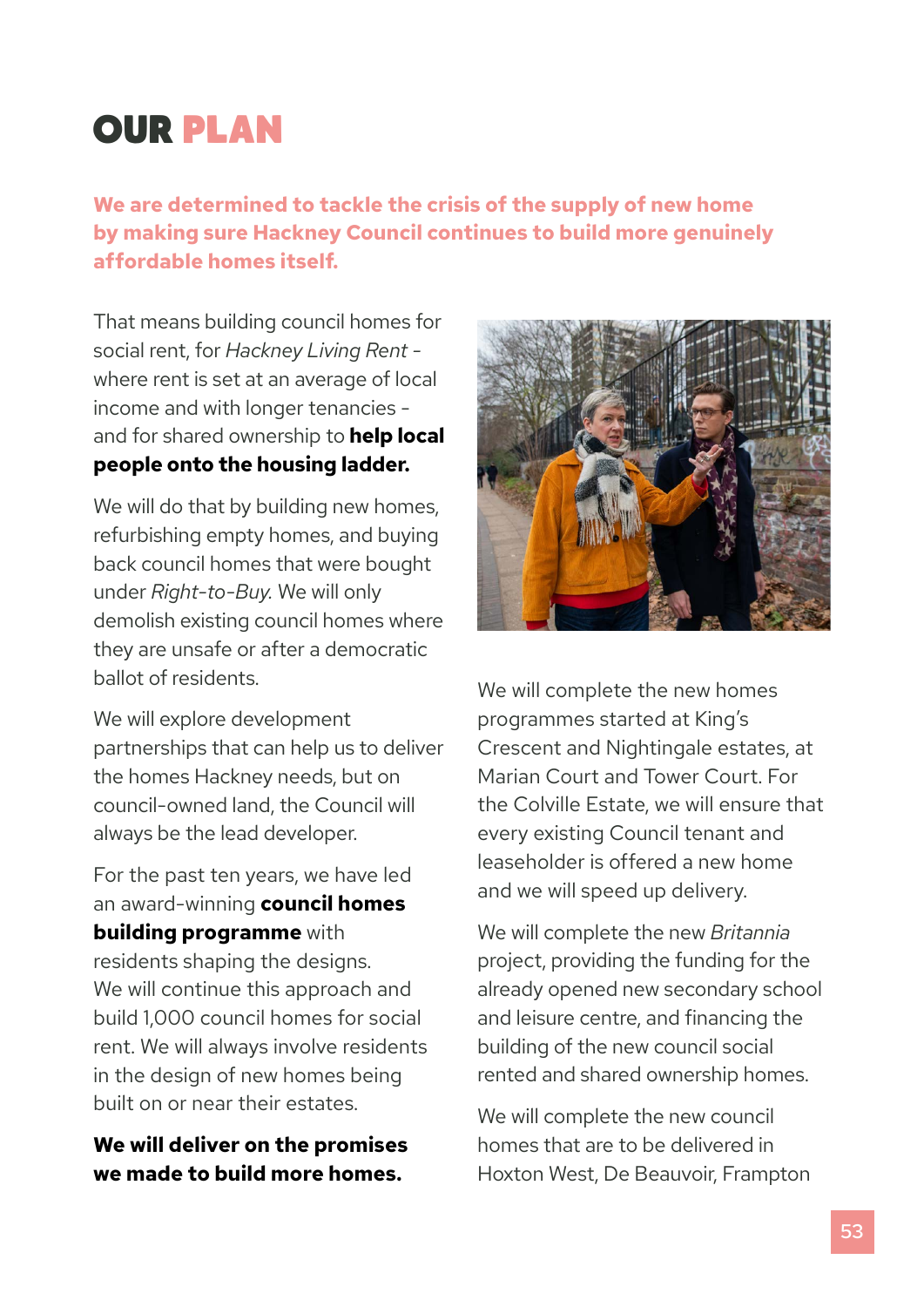Park, King's Park and Lincoln Court, and we will search for new sites to build the next generation of social rented council homes.

We will complete Phase 3 and start Phase 4 of the regeneration at Woodberry Down, delivering new social rented homes for local residents; and through the new masterplan we will increase the number of social rented homes, protect existing trees and create a new town square.

Where we are building new council homes we will support residents with the local lettings policy that **gives priority to existing residents,**  recognising the disruption that demolition and construction brings.

We will also focus on moving homeless families out of temporary accommodation and into decent homes, as well as expanding accommodation that supports independent living, helping older residents and disabled residents to live independent lives, and helping our care services go further.

We will **build 1,000 council homes** for social rent

We recognise the important role that council shared ownership and *Hackney Living Rent* homes play in supporting people into a new home, and offering a way out of the private rented sector. We will continue with the plans to deliver new homes for shared ownership and living rent, and keep the approach to local marketing and new home sales focused on local residents.

We know we do not have all the answers to building new affordable homes or different types of tenure, so we will launch a review through a special *Living in Hackney Commission* to explore and advise on existing models and **develop new ways** to build affordable and accessible homes in Hackney.

We will review Hackney's policies that support and enable the building of new homes in the borough, and ensure we are making the best use of the limited land available.

Across all the Council's new homes we will ensure that there is the right mix of accessible and family housing to meet the range of housing needs in Hackney. We will ensure that all homes are high quality, lifetime homes with the highest sustainability standards.

Our mission is to **end rough sleeping**  in Hackney, and we will develop an *Ending Homelessness Strategy* to build on the progress that we made with the *"Everyone In"* scheme during the Coronavirus lockdowns. Led by a multi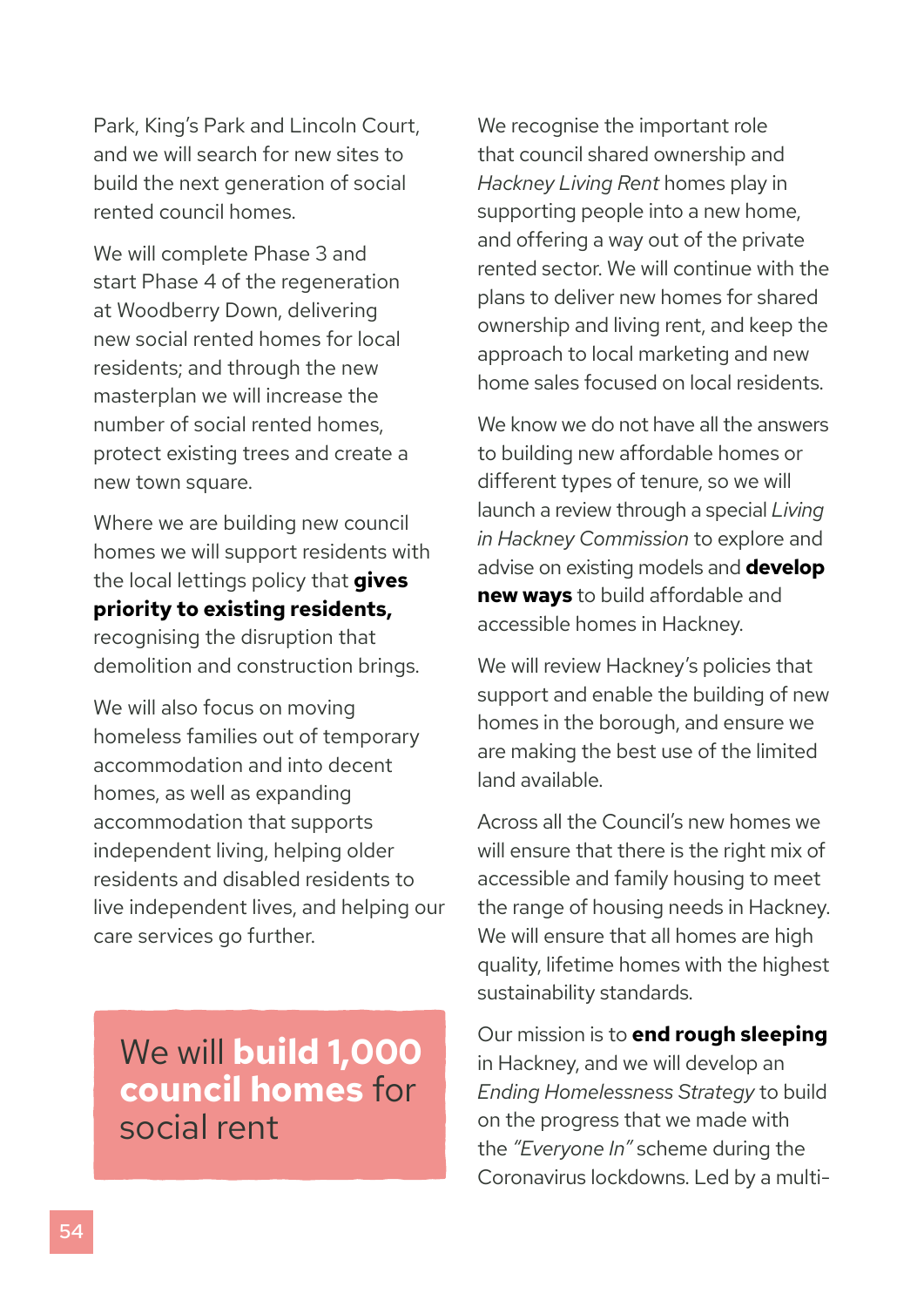agency partnership we will include specific support for the borough's homeless and at-risk young people.

We will also expand council-owned or leased accommodation for homeless people, especially to meet the growing needs of single homeless people and families. We will set high standards for temporary accommodation provided by local charities and private providers.

We will always support every person sleeping rough, irrespective of their immigration status, and we will continue to refuse to report rough sleeping migrants to the *Home Office.*

We will create more awareness of homelessness in secondary schools and colleges, and look into the impact of homelessness on young people in overcrowded housing, exploring with local housing providers how we can develop new forms of co-housing.

We will review the impact of the new *Lettings Strategy and Choice Based Lettings* to ensure it is delivering on its objectives and **leaving no one behind.**

We will continue to develop local homeswapper schemes to better match existing tenants with homes that meet their needs.

Our priority for all council tenants will be to make sure they live in **safe, warm and well-maintained homes** with a **high quality of service from the** 



**Council.** To do that, we will tackle the backlog of housing repairs for Council tenants and leaseholders caused by the pandemic and cyberattack, and set a new target that reports of leaks are tackled within 24 hours.

We will continue to improve the Council's repairs and maintenance call centres and ensure that problems can be reported quickly, and progress tracked so tenants and leaseholders don't wait in long queues or have to call back.

We will develop a long term investment strategy and maintenance plan for our lifts, and make sure they are well maintained and renewed ensuring they are operating efficiently at all times. When they break down, we will make sure residents are kept informed and repairs are carried out within clear and transparent timescales that are communicated to residents.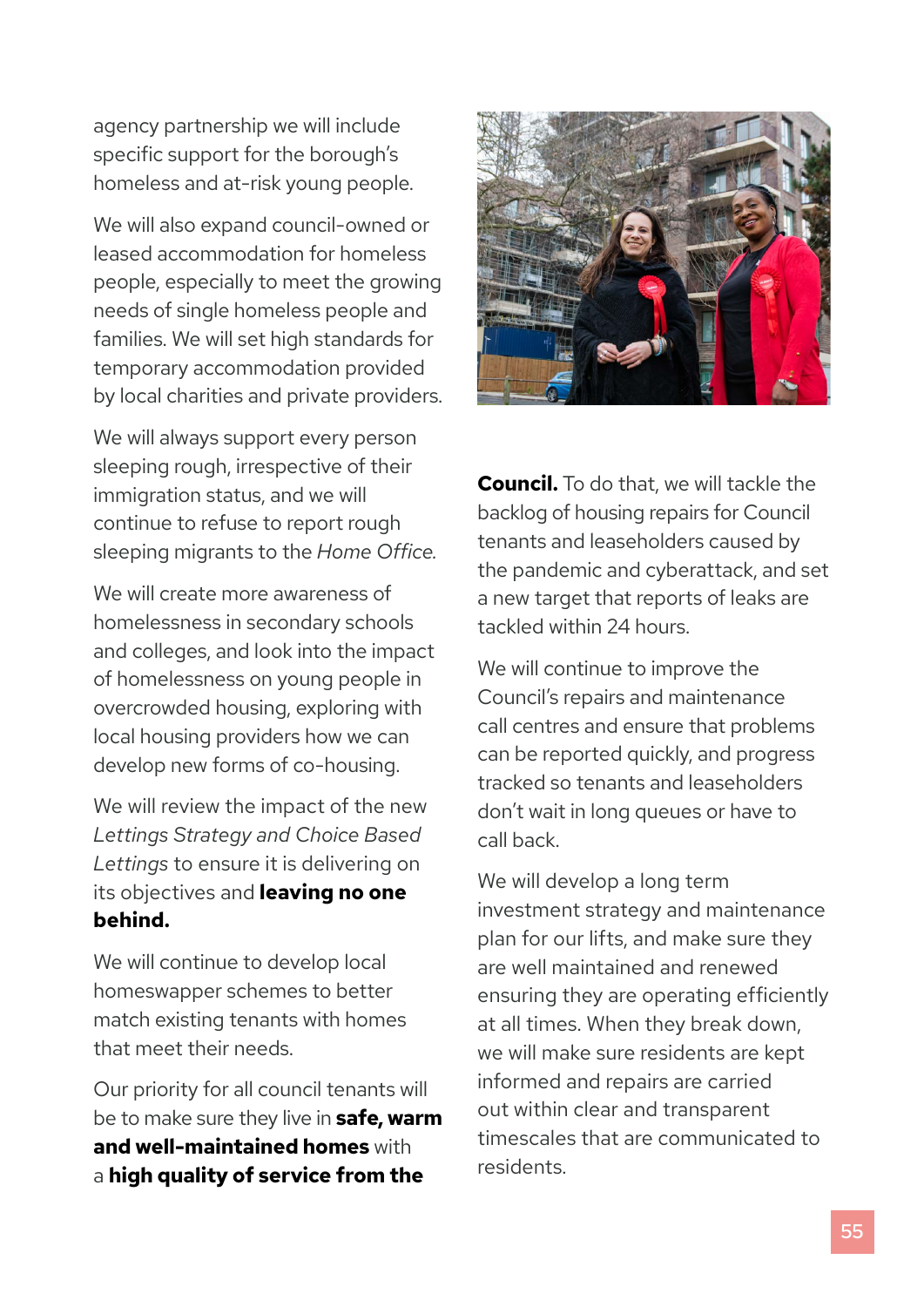To help us meet these ambitions, and provide more good, skilled jobs and apprenticeships, we **will grow Hackney's in-house maintenance team by 20%.** 

We will improve resident engagement on councils estates, increasing the face-to-face support housing officers provide to residents. This will include committing to weekly housing surgeries as part of a wider plan to improve resident participation.

We will continue to support tenant and residents' associations and tenant and resident management organisations to thrive.

We will provide more digital services so that tenants can receive more services online. We will provide online self-service access to order responsive repairs and provide an online portal

where leaseholders will be able to access all information relating to their lease, including billing information.

We will work with the Council's leaseholders to bring forward a *Leaseholder Service Charter* which will set out the Council's commitment to improving services for leaseholders.

We will complete the review of Council owned community-based assets such as community halls. In each neighbourhood, **we will develop a community hub** that will provide residents with access to high-quality space for a range of uses, with free wifi and service touchpoints. We will ensure that every community hall provides free space at least once a week to support local community projects and activities.

We will continue to support food growing on our estates and the

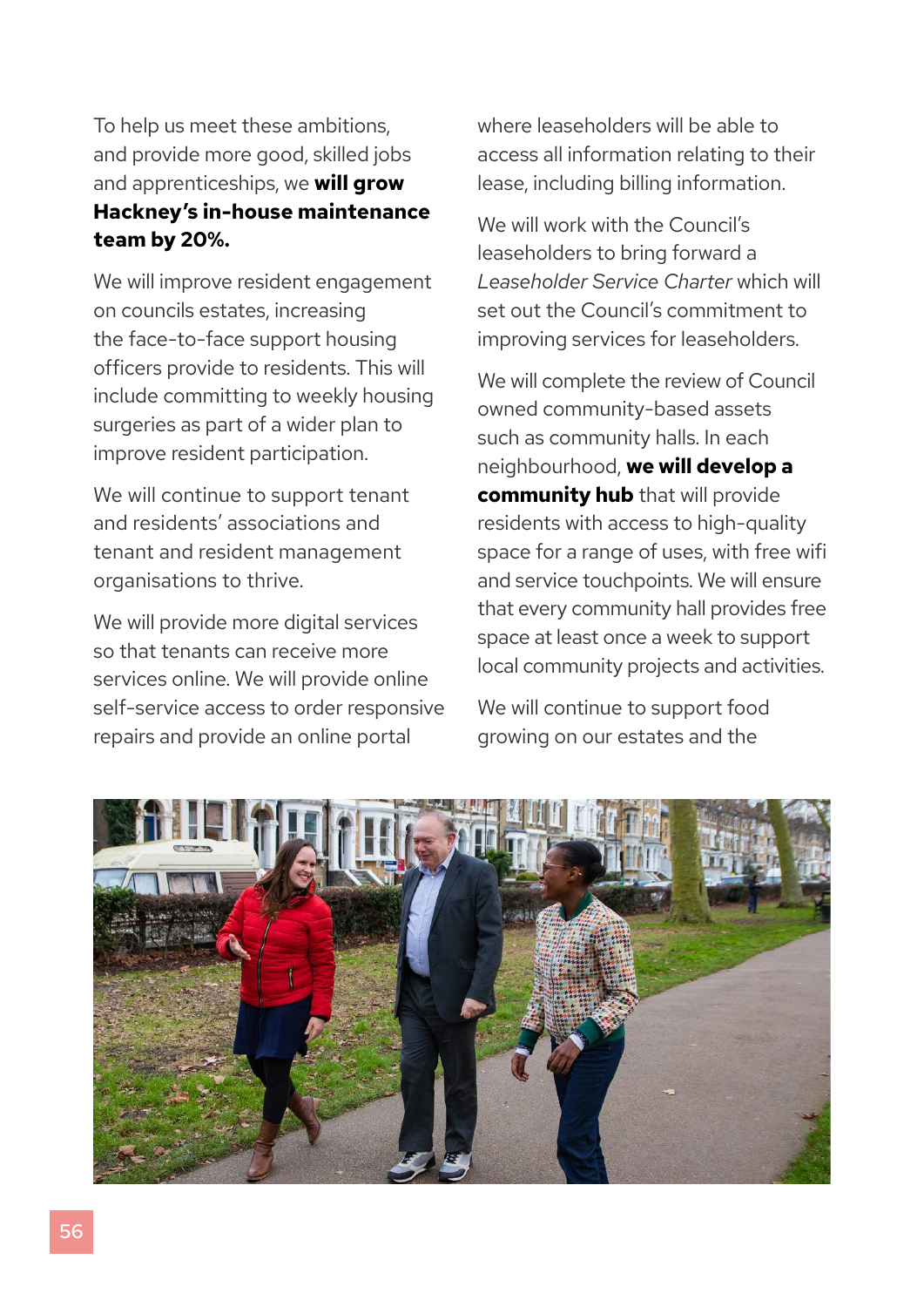participatory budgets that allow tenants and leaseholders to shape the future of their estates.

We will ensure that all council-owned estates of over 250 homes will have a five-year investment plan setting out plans for future estate investment that captures the aspirations of residents to improve where they live.

### **We remain committed to the highest standards of fire safety**

and will maintain a transparent approach across all our councilowned blocks. We pledge to take action as soon as new issues are identified, publish the *Fire Risk Assessments* and ensure the Council responds quickly. We will continue to stand up for individual leaseholders and tenants in council-owned homes so they will not have to face any fire safety costs.

We will deliver a council-led Building Control service that will ensure new development in Hackney meets the highest fire safety standards. We will be ready to implement the post-Grenfell recommendations. We believe the Conservative-led approach that allowed private companies to inspect building works led to an erosion of the regulations with the horrific consequences we all saw. This service will be delivered by the Council and will be accountable to the community it serves.

We will **improve community life** and the **communal areas**  across our estates

We want all our council tenants to live in decent homes that are warm, high quality and fit for the future. We will develop a plan as part of our *Green New Deal* to make them more energy-efficient and reduce carbon emissions across all council estates, helping to lower energy bills and tackle climate change.

We will make sure all council homes achieve an efficient energy performance rating of C or above and we will set out a clear plan to **help reduce home energy bills** and reduce energy consumption by 2030 still further. We will develop a plan to expand solar panels across all council estates and replace all existing estate lighting with new, low energy, LED lights.

We will deliver a pathfinder net zero home initiative to test the effectiveness and reliability of net zero technologies in the home, and then begin the rollout across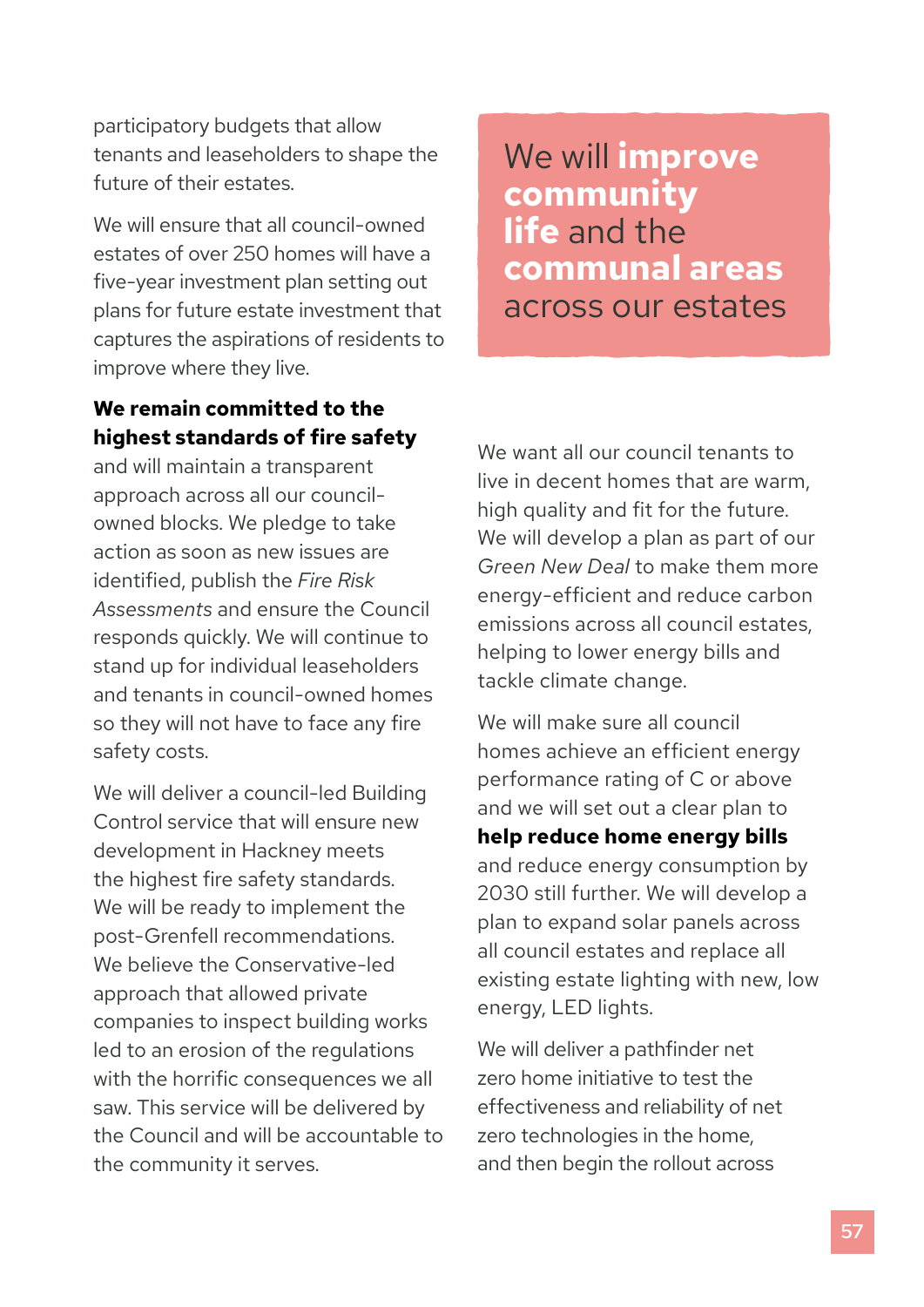all 30,000 homes owned by the Council. We will use this council-led initiative as an opportunity to create jobs, apprenticeships and training opportunities as part of our *Green New Deal for Hackney.*

We will develop a programme of works to improve the reliability, transparency and energy efficiency of our communal heating networks and more consistent monitoring of the effectiveness of our building design and energy schemes.

*Hackney's Private Rented Sector*  now provides 36,000 homes in the borough. Tenants are drawn from all of Hackney's communities and reflect its diversity. What they have in common is a lack of security, whether that is the length of tenancy or the cost of rents and rent rises.

**Private renters in Hackney deserve a better deal** - capped rents, longer tenancies, and quality homes. We will fight for the right to introduce mandatory landlord licensing and rent controls, and we will **prosecute bad landlords and letting agents.**

We will fight for **mandatory landlord licensing** We will explore a *Private Renters' Forum* for tenants so our residents living in this sector can raise issues directly with Council teams and councillors.

We will continue to lobby to end Section 21 'no fault' evictions and the licensing of *"Airbnb"* style short-term lets.

We will expand our support to housing association tenants, leaseholders and shared owners affected by the cladding and fire safety crisis, lobbying the government on their behalf and making the case that freeholders and landlords should **cover the costs** of remediation works. We will lobby the government to act as an insurer of last resort and to underwrite insurance premiums for leaseholders and shared owners affected by the fire safety and cladding scandal.

We will continue to campaign alongside organisations such as *London Renters Union, Age Concern, Generation Rent* and *Hackney Citizens* to campaign for renters' rights, including awareness-raising campaigns. We will provide a single portal or point of contact for all tenants and landlords to understand their rights and responsibilities.

Through our existing private landlord licensing scheme we will push landlords to ensure their properties meet a minimum energy performance rating to help **keep energy bills low** for their tenants.